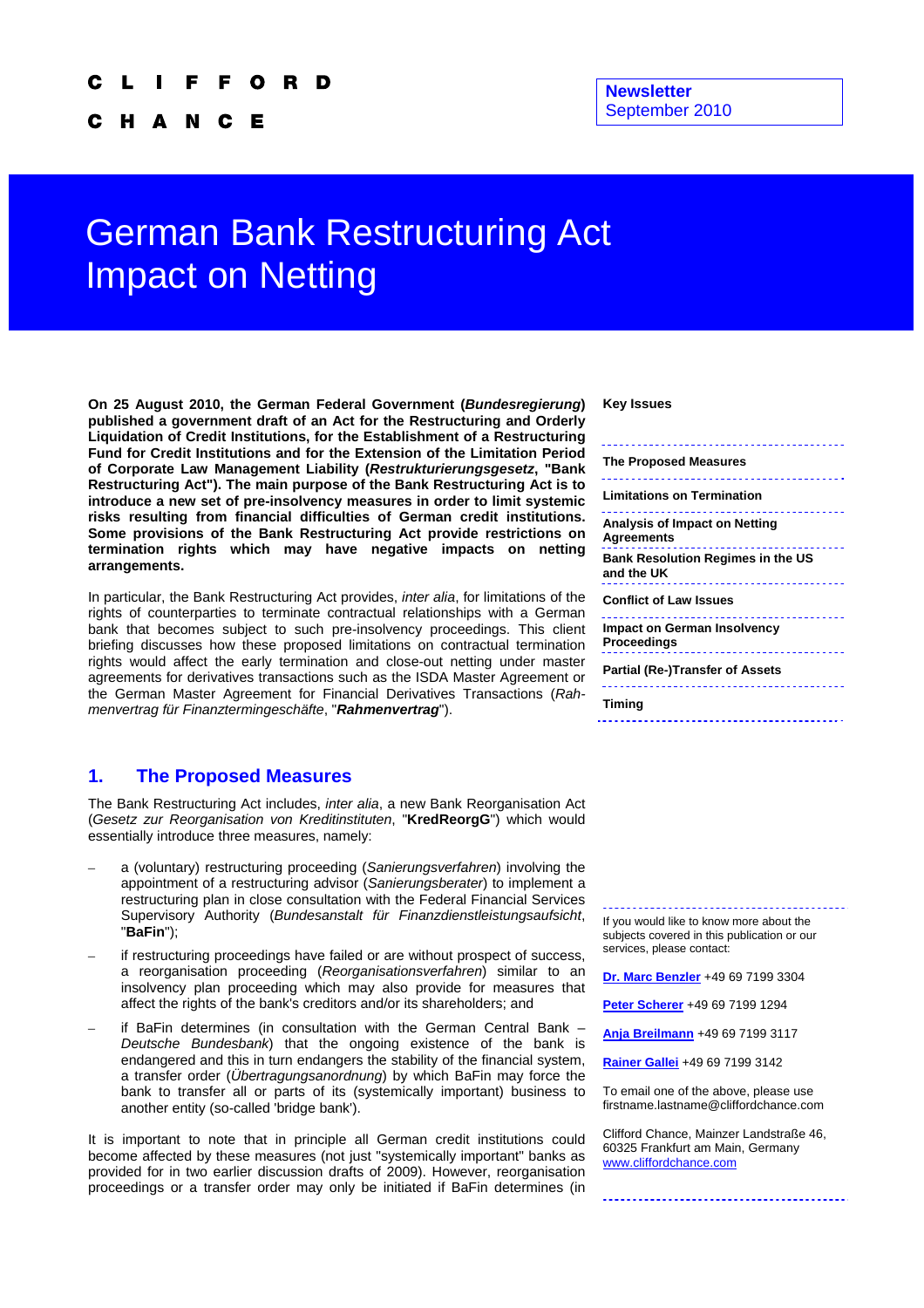consultation with the *Bundesbank*) that (i) the ongoing existence of the bank is endangered, in particular that the bank's own funds or liquidity have fallen below 90 per cent of the required ratios, or that there is reason to believe that such a situation will occur, and that (ii) this in turn endangers the stability of the financial system. Whether the stability of the financial system is endangered shall be assessed based on

- the type and scope of institutions' liabilities towards other credit institutions or financial sector entities,
- the volume of customer deposits,
- the type, scope and composition of risks assumed in off-balance-sheet business,
- connections to other financial market participants and
- the situation on the financial markets, for example consequences expected for other market participants in case of a failure of the institution and the trust in the financial market stability.



## **2. Limitations on Termination**

Generally, the initiation of restructuring proceedings or reorganisation proceedings or the transfer of certain assets or business activities to another institution on the basis of a transfer order may trigger contractual termination rights of the counterparties of the relevant bank under the existing contractual documentation, most notably because the creditworthiness of the bank might deteriorate or because the relevant transactions themselves might become subject to the measures. This is especially true for financial transactions such as derivatives, securities lending and repurchase transactions which are usually concluded on the basis of standardised master agreements such as the ISDA Master Agreement, the Global Master Securities Lending Agreement (GMSLA), the Global Master Repurchase Agreement (GMRA) or the German *Rahmenvertrag*, etc.

In this context, the Bank Reorganisation Act provides for certain limitations of the rights of counterparties to terminate contractual relationships with a German bank that becomes subject to reorganisation proceedings or a transfer order, respectively. However, there are no such limitations in regard of restructuring proceedings.

In detail, contractual relationships with a bank becoming subject to reorganisation proceedings are subject to a temporary suspension of termination rights. Contracts may not be terminated starting from the day on which the proceedings are applied for until the next following business day (this refers to the settlement system of the relevant clearing system). The effectiveness of other termination events (such as non-payment, change-of-control or breach-ofrepresentation provisions) occurring during this period shall be postponed until its expiration.

Contractual relationships may not be terminated at all on occasion of a transfer order. The transfer order shall also not result or give rise to an automatic termination. In both cases, contractual clauses that provide for the contrary shall be invalid. However, if the reason for the termination is related to the bridge bank (for example as the lender would otherwise breach a large exposure limit), or if a termination is not simply based on the transfer itself (for example in case of violation of contractual obligations), termination shall be permitted.

In the case of a partial transfer, i.e. where only part of the business of the transferring bank is to be transferred, termination rights are not suspended

where financial collateral is not transferred together with the assets it relates to,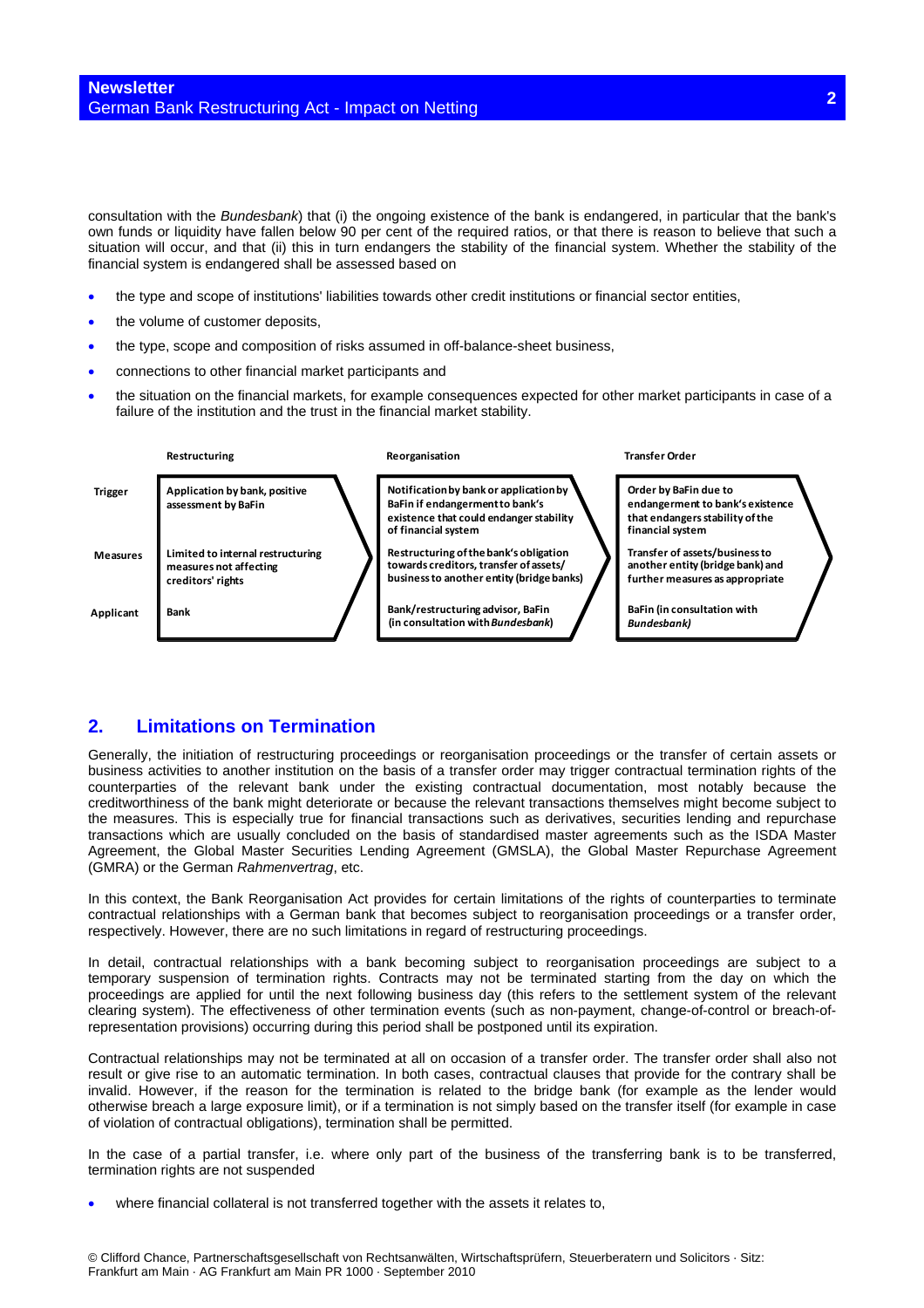- where assets that are part of a payment or settlement system are not transferred together with the relevant collateral, or
- where assets that are part of netting agreements within the meaning of section 206 para. 1 of the Solvability Regulation (*Solvabilitätsverordnung*, "**SolvV**") are not transferred in their entirety or without the relevant netting agreement and the relevant master agreement.

According to the official reasoning of the Bank Restructuring Act this ensures efficient proceedings and facilitates a prognosis whether an institution should be restructured or liquidated. In the eyes of the legislator, a (temporary) suspension of termination rights seems to be an effective means to prevent the termination of contracts which are essential for the continuation of the business activities of the institution. In addition, the official reasoning of the Bank Restructuring Act explains that these rules limiting the termination of contracts shall be mandatory law on an international level pursuant to German conflict of law rules.

## **3. Analysis of Impact on Netting Agreements**

Netting agreements are an integral part of international agreements such as the ISDA or the *Rahmenvertrag*. They mitigate risks connected with the unexpected default of one of the parties and are taken into considerations when managing risks related to such contacts.

Therefore, any significant restriction on the enforceability of close-out netting provisions or any legal uncertainty in this respect would, first of all, have serious consequences for the risk management of the relevant counterparties. In addition, any German institution falling into the potential ambit of the proposed measures (in particular a suspension of termination rights) could face serious disadvantages in the financial markets. Counterparties might not be prepared to enter into financial transactions with such institutions or would do so only on significantly less favourable terms because their risk management would need to take into account the potential non-enforceability or postponement of close-out netting.

Close-out netting is recognised and privileged under the Basel II framework, the European Banking Directive 2006/48/EC and their national implementations to reduce counterparty risks since banks as counterparties to netting agreements only need to hold regulatory capital in respect of their net exposure that would result from a close-out netting of all transactions under a master agreement, rather than in respect of the aggregate exposure. If enacted, the proposed exclusion or suspension of termination rights could create serious doubts as to whether close-out netting is still fully enforceable in a crisis scenario.

In summary, in comparison with the discussion draft previously published by the Federal Ministry of Finance (dated 10 July 2010), the new government draft reflects concerns by market participants as regards termination rights. In particular, exemptions from the suspension or exclusion of termination rights in situations where a termination is not simply based on a transfer have been incorporated.

## **4. Bank Resolution Regimes in the US and the UK**

Concerns in particular of institutions acting in international financial markets should be seen in light of existing bank resolution regimes in the US and the UK.

In particular, the now proposed temporary suspension of termination rights in the context of reorganisation measures seems to be based to some extent on the US Federal Deposit Insurance Act ("**FDICA**") as codified in title 12 of the United States Code ("**USC**").

Under the FDICA, a counterparty to a "qualified financial contract" (this term includes master agreements on certain financial instruments) may not exercise any right to terminate, liquidate, or net such contract solely by reason of, or incidental to, the appointment of a receiver for the relevant institution until the next following business day, 12 USC 1821 (e) (10) (B). However, this provision must be read in connection with 12 USC 1821 (e) (9) (A) pursuant to which the receiver may choose to transfer either all or none (but not only some of the) existing "qualified financial contracts" between the defaulting institution and a particular counterparty to another institution.

In this context, a narrow temporary suspension of contractual termination rights seems not unreasonable since the exercise of such termination rights might possibly interfere with the transfer of the relevant transactions to the receiving institution. However, it needs to be noted that the temporary suspension only extends to termination rights which purport to be triggered specifically by the appointment of a receiver for the defaulting institution. In contrast, the right of the counterparty to exercise other contractual termination rights (including termination rights based on non-performance of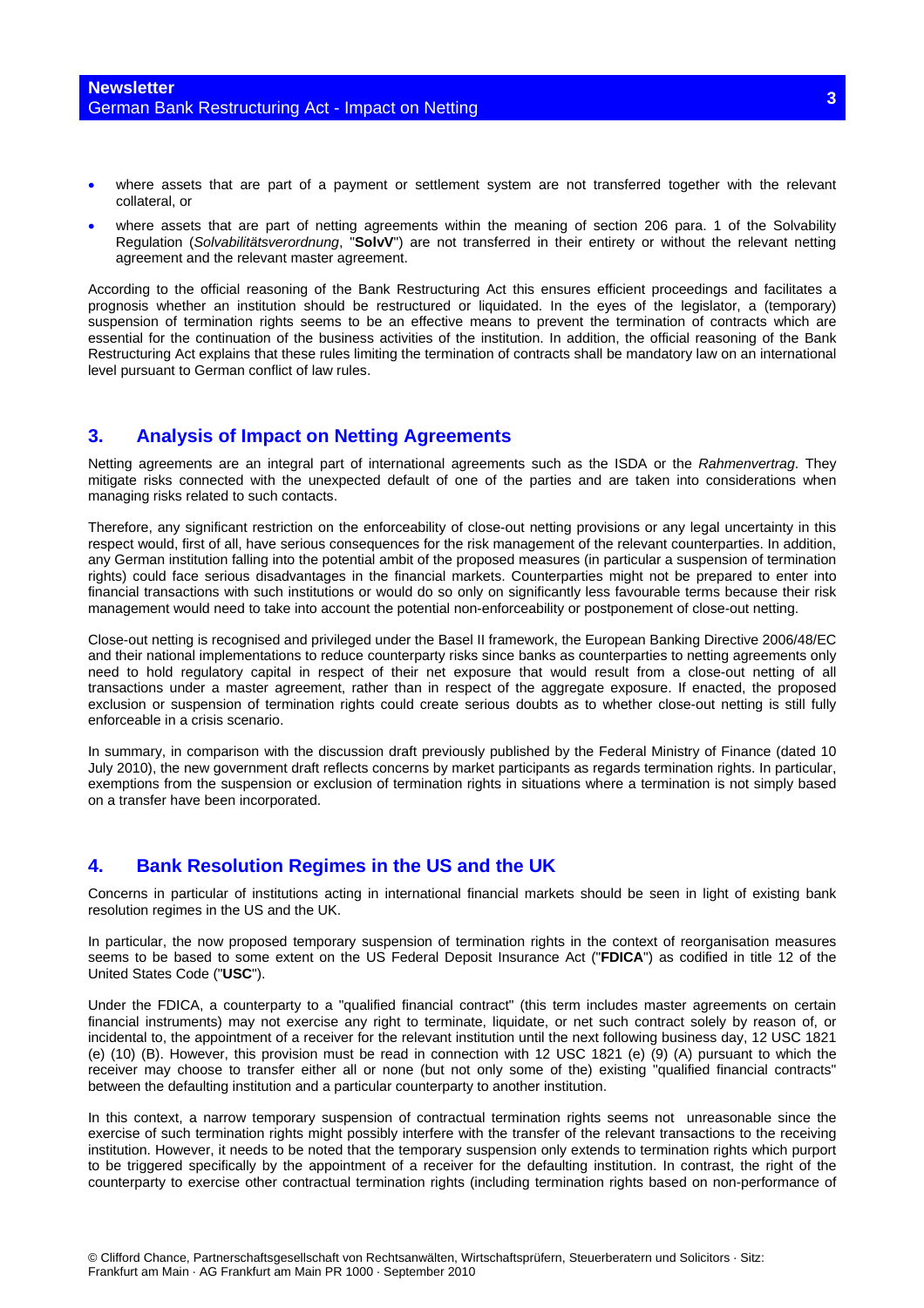contractual obligations) remains unaffected by the suspension provision. The government draft now follows this concept of suspended and exempted termination rights.

In the UK, the special resolution regime under the UK Banking Act 2009 provides, *inter alia*, for the option of the UK banking supervisory authorities to transfer all or part of a defaulting bank's business to a private sector purchaser or a bridge bank (i.e. a company wholly owned by the Bank of England) on the basis of a (partial) property transfer order.

Moreover, the UK Banking Act 2009 provides that a property transfer may override termination and change of control clauses ("default event provisions") if so specified in the relevant transfer order. However, the potential negative consequences of these powers on UK banks in respect of netting agreements – including increased cost of capital and higher regulatory capital requirements – had been identified early in the consultation process and were discussed between the UK authorities and market participants. As a result, the UK Treasury enacted specific legislation that protects all kinds of set-off or netting agreements (including bespoke agreements as well as those made under industry standards), with specific "carve-outs" for necessary exceptions.

Pursuant to the relevant Banking Act 2009 (Restriction of Partial Property Transfers) Order 2009 (the "**Safeguards Order**"), a partial property transfer (i) may not provide for the transfer of some, but not all, of the protected rights and liabilities between a counterparty and the institution under a set-off arrangement, netting agreement or financial collateral arrangement, (ii) may not terminate or modify the rights and liabilities which either the counterparty or the institution is entitled to set-off or net under a set-off arrangement, netting agreement or financial collateral arrangement, and (iii) may not restrict the ability to terminate a set-off arrangement, netting agreement or financial collateral arrangement on the basis that a partial property transfer is ordered. This has now at least partially been incorporated in the new government draft.

## **5. Conflict of Law Issues**

The new draft provisions on the limitation of contractual termination would apply to agreements under German law (for example, the intention of the legislator is that they are to be applied with respect to the *Rahmenvertrag*), in particular if they are also subject to the jurisdiction of German courts. However, it is doubtful whether they would also be given effect by non-German courts (for example, in the case of the ISDA Master Agreements by English or New York courts).

The Bank Restructuring Act does not provide for the mandatory jurisdiction of German courts in respect of disputes over the assets of the affected bank. Hence, outside formal insolvency proceedings against the affected bank, disputes regarding close-out netting under a netting agreement following the commencement of reorganisation proceedings or a transfer order would be brought before the courts according to the parties' contractual choice of jurisdiction (for example, in the case of an ISDA Master Agreement, the courts of England or New York). In deciding on whether to give effect to the German law limitations on termination, the competent court would generally look at the conflict of law rules applicable at the place of jurisdiction (i.e. English or New York conflict of law rules).

#### **5.1 Rome I**

If English courts have jurisdiction, it seems that there is limited scope for an English court to apply the German law provisions under the EU Rome I Regulation<sup>1</sup> which applies to contracts concluded after 17 December 2009. Even if German law stipulates that the limitation on termination is an overriding mandatory provision (see article 9.1 of Rome I), this would not require an English court to apply such provision in relation to matters heard by it, unless Germany would be the place of performance of the contract. Even then the English courts would have a discretion (article 9.3 of Rome I). Outside the EU, courts might give effect to the German law provisions according to private international law principles of comity, which would need to be analysed for each relevant jurisdiction separately.

#### **5.2 Winding-Up Directive**

Another question is whether the EU Winding-Up Directive<sup>2</sup> would require English courts to give effect to the German law provisions. If the German measures are "reorganisation measures" (*Sanierungsmaßnahmen*) within the meaning of the Winding-Up Directive, article 3(2) of the Winding-Up Directive provides that they are:

"fully effective in accordance with the legislation of that Member State throughout the Community without any further formalities, including as against third parties in other Member States, even where the rules of the host Member State

<sup>&</sup>lt;sup>1</sup> Regulation (EC) No 593/2008 of the European Parliament and of the Council of 17 June 2008 on the law applicable to contractual obligations ("**Rome I**").

<sup>&</sup>lt;sup>2</sup> Directive 2001/24/EC of the European Parliament and of the Council of 4 April 2001 on the reorganisation and winding up of credit institutions.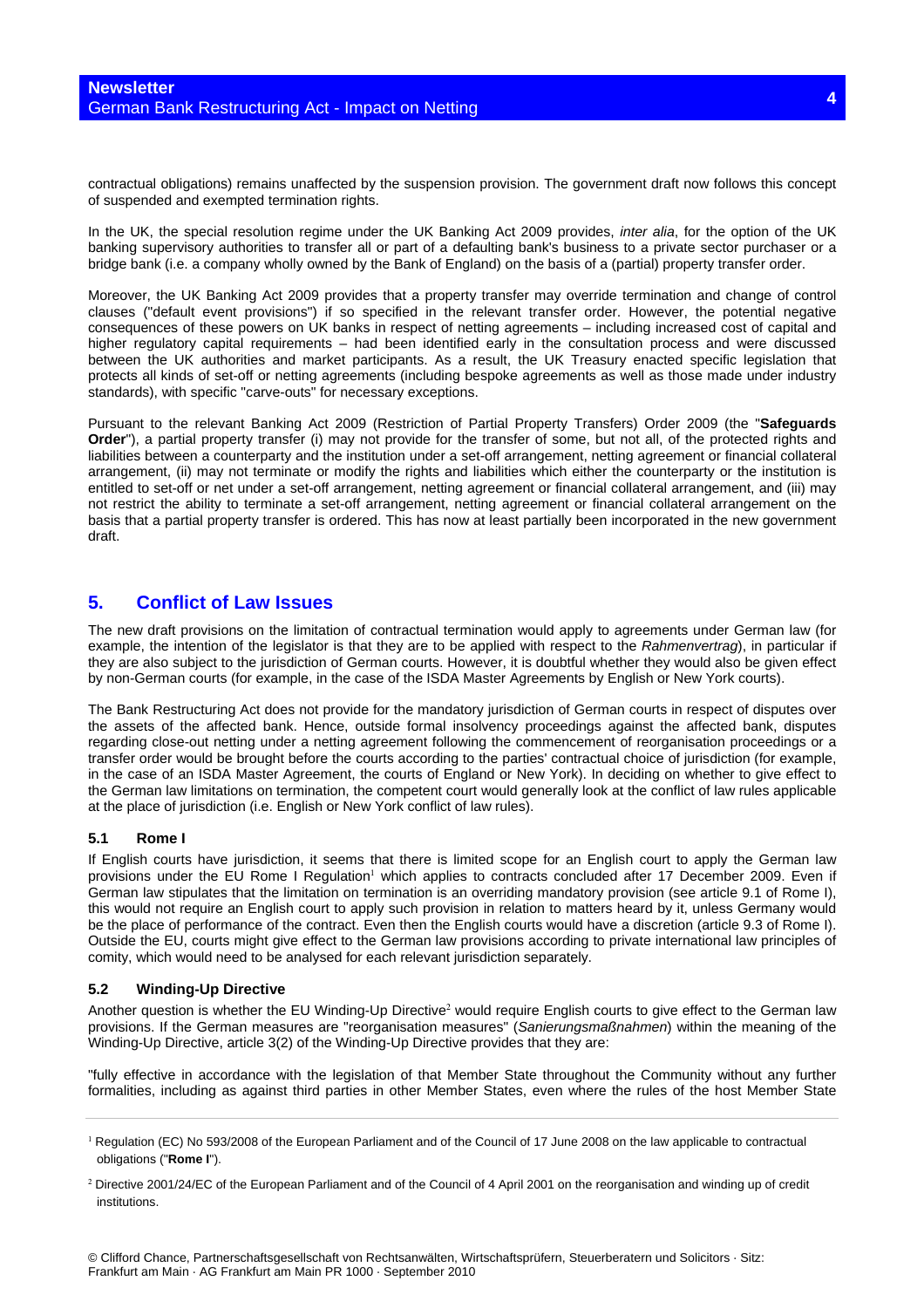applicable to them do not provide for such measures or make their implementation subject to conditions which are not fulfilled."

The Bank Restructuring Act seems to be based on the notion that reorganisation proceedings and transfer orders are in fact "reorganisation measures" (*Sanierungsmaßnahmen*) within the meaning of the Winding-Up Directive since it provides for a duty of BaFin to notify other regulatory authorities within the EEA in respect of such measures (according to article 4 of the Winding-Up Directive and section 46d paras. 1 and 2 of the German Banking Act (*Kreditwesengesetz*, "**KWG**"), respectively). However, the Bank Restructuring Act does not provide that reorganisation proceedings and transfer orders are explicitly mentioned as reorganisation measures within the meaning of section 46d para. 3 of the KWG according to which other (more substantial) effects of reorganisation measures apply.

If reorganisation proceedings and transfer orders are reorganisation measures, they would be subject to the conflict of law rule in article 25 of the Winding-Up Directive which provides that "netting agreements shall be governed solely by the law of the contract which governs such agreements" (see also section 340 para. 2 of the German Insolvency Code). Hence, the proposed limitations on termination rights might not have effect with respect to netting agreements governed by a law other than German law. However, the impact of applicable conflict of law rules need to be checked in each case.

In contrast, netting agreements in regard of which the parties have agreed on the jurisdiction of German courts (for example, the German *Rahmenvertrag*) would be subject to the jurisdiction of German courts. In that case, a German court would have to apply the statutory limitation on termination as an overriding mandatory provision (according to the official reasoning of the Bank Restructuring Act).

#### **5.3 Recognition of Judgments**

If the counterparty of the affected bank has obtained a judgment from a non-German court that affirms the validity of close-out netting, such judgment will need to be formally recognised by the German courts in order to initiate enforcement proceedings with respect to assets of the affected bank that are located in Germany.

Generally, judgments against a German party from a court in an EU member state are recognised in accordance with the EU Regulation on the Recognition and Enforcement of Judgments<sup>3</sup> ("**Brussels I**") without examination of the merits of the case. As an exemption from this rule, article 34 of Brussels I provides that a judgment shall not be recognised if such recognition is "manifestly contrary to public policy in the Member State in which recognition is sought". Hence, even if the relevant non-German court would not give effect to the German law limitation on termination and affirm the validity of close-out netting under the relevant agreement, the enforcement of such judgment in regard of assets of the affected bank located in Germany might be problematic on the basis that a German court might not be willing to recognise the foreign judgment.

## **6. Impact on German Insolvency Proceedings**

In principle, assuming that the German measures qualify as "reorganisation measures" (*Sanierungsmaßnahmen*) under the Winding-Up Directive (see item 5.2 above) and that the affected bank is a deposit-taking credit institution or e-money institution, the effects of netting caused by such measures would have to be determined by the German insolvency court on the basis of the law the parties have chosen to govern the agreement, for example English law or New York law in the case of an ISDA Master Agreement (section 46d para. 3 sentence 3 of the KWG in connection with section 340 para. 2 of the German Insolvency Code). In the case of banks other than deposit-taking credit institutions or e-money institutions, the general conflict of law rules under Rome I would apply and provide that rights to set-off and termination are governed by the law the parties have chosen to govern the relevant agreement.

Despite these conflict of law rules a German court would have to apply the statutory limitation on termination as an overriding mandatory provision (according to the official reasoning of the Bank Restructuring Act).

In such a case, counterparties of the affected bank could only argue that the netting agreement, if not already upon the commencement of the reorganisation measures or the transfer order, had been terminated "at the latest" upon the opening of the insolvency proceedings themselves. However, this would require that the effects of the measures (and thus the limitation on termination) can be construed in a way that they are lifted at least one logical second prior to the opening of insolvency proceedings.

<sup>&</sup>lt;sup>3</sup> Council Regulation (EC) No 44/2001 of 22 December 2000 on jurisdiction and the recognition and enforcement of judgments in civil and commercial matters.